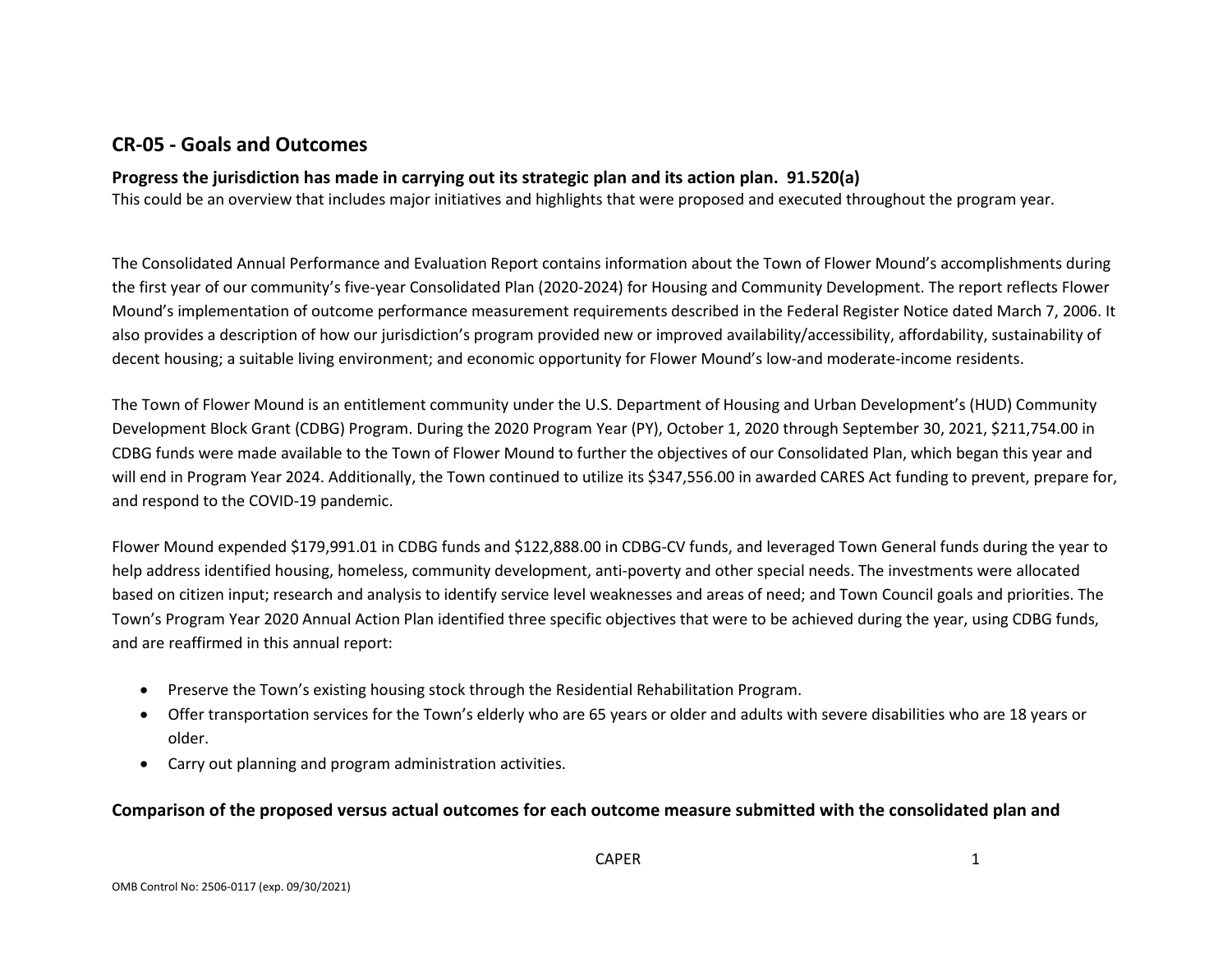## **explain, if applicable, why progress was not made toward meeting goals and objectives. 91.520(g)**

Categories, priority levels, funding sources and amounts, outcomes/objectives, goal outcome indicators, units of measure, targets, actual outcomes/outputs, and percentage completed for each of the grantee's program year goals.

| Goal                                         | Category                             | Source /<br>Amount | Indicator                                                                                   | Unit of<br><b>Measure</b>    | Expected<br>$\qquad \qquad \blacksquare$<br><b>Strategic</b><br><b>Plan</b> | Actual-<br><b>Strategic</b><br>Plan | Percent<br>Complete | Expected<br>-<br>Program<br>Year | Actual-<br>Program<br>Year | Percent<br>Complete |
|----------------------------------------------|--------------------------------------|--------------------|---------------------------------------------------------------------------------------------|------------------------------|-----------------------------------------------------------------------------|-------------------------------------|---------------------|----------------------------------|----------------------------|---------------------|
| Planning and<br>Administration               | Planning and<br>Administration       | CDBG:<br>\$        | Other                                                                                       | Other                        | $\mathbf{1}$                                                                | $\mathbf 0$                         | 0.00%               | 1                                | $\mathbf 0$                | 0.00%               |
| Preserve<br><b>Existing Housing</b><br>Stock | Affordable<br>Housing                | CDBG:              | Homeowner<br>Housing<br>Rehabilitated                                                       | Household<br>Housing<br>Unit | 15                                                                          | $\overline{2}$                      | 13.33%              | 3                                | $\overline{2}$             | 66.67%              |
| Transportation<br>Services                   | Non-Homeless<br><b>Special Needs</b> | CDBG:<br>\$        | Public service<br>activities other than<br>Low/Moderate<br>Income Housing<br><b>Benefit</b> | Persons<br>Assisted          | 125                                                                         | 22                                  | 17.60%              | 25                               | 22                         | 88.00%              |

**Table 1 - Accomplishments – Program Year & Strategic Plan to Date**

**Assess how the jurisdiction's use of funds, particularly CDBG, addresses the priorities and specific objectives identified in the plan, giving special attention to the highest priority activities identified.**

### Preserve the Town's Existing Housing Stock:

- Residential Rehabilitation Program: Successfully completed four projects to assist low-to moderate-income homeowners with interior and exterior home rehabilitation (two utilizing CDBG-CV funding), and will complete the work on two more at the beginning of Program Year 2021.
- Minor Home Repair Program: Successfully completed one project to assist a low-to moderate-income homeowner with minor interior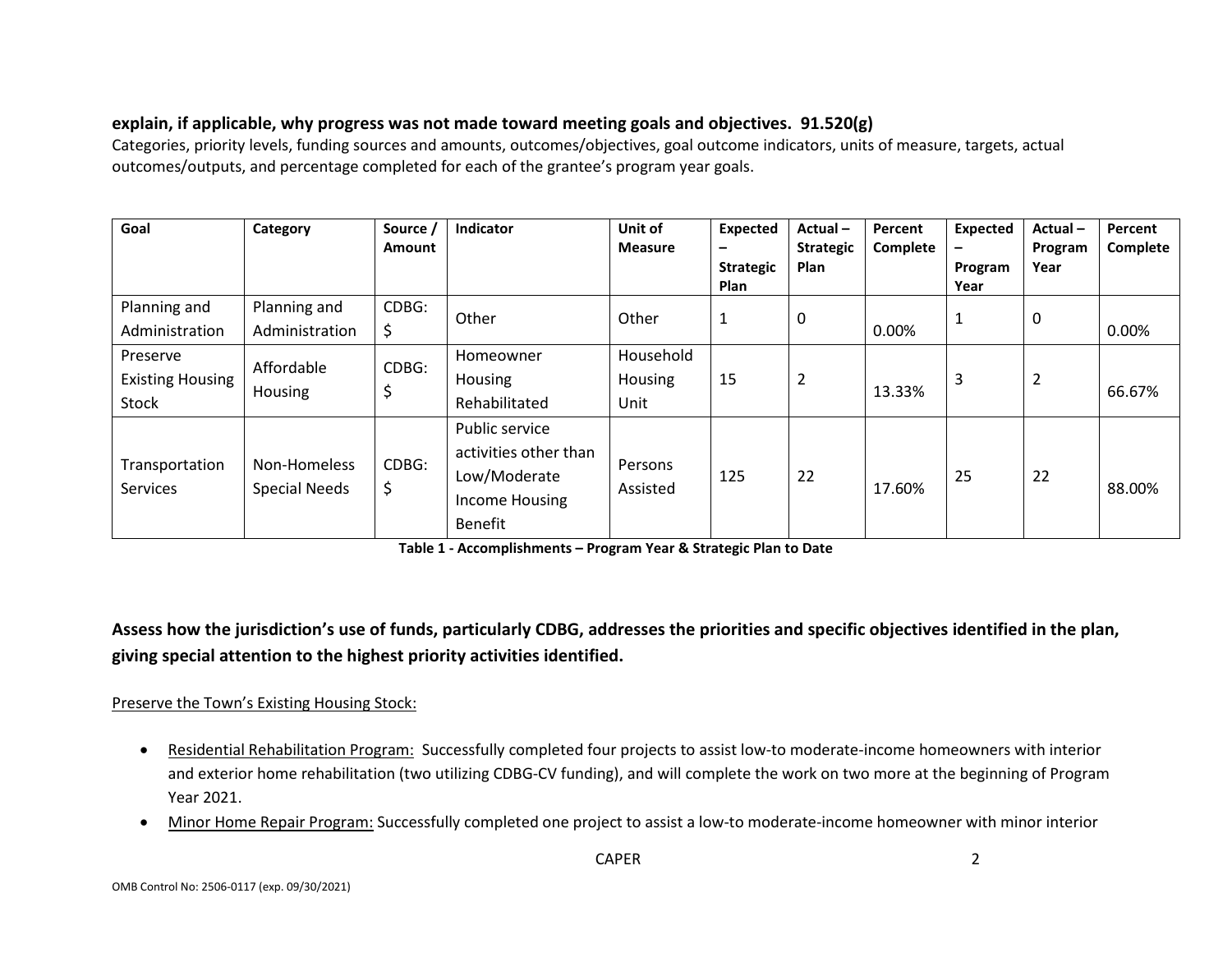and exterior home repairs. While the Minor Home Repair Program was not associated with a goal in the Town's most recent Annual Action Plan, the Town continued to spend down the funds remaining for this activity.

Town-wide Transportation Service: Subsidized 955 one-way rides to 22 of the Town's elderly residents who are 65 or older or residents with severe disabilities who are 18 years or older.

Planning and Administration: Continued to fund the administration costs of the CDBG Program, including contract administration, publication of public notices, office equipment and supplies, planning, monitoring, and all other related expenses.

Assist Social Service and Cultural Arts Providers: Allocated \$172,543 in Town General Funds to 17 agencies and organizations that are actively engaged in the provision of social services and cultural arts in Flower Mound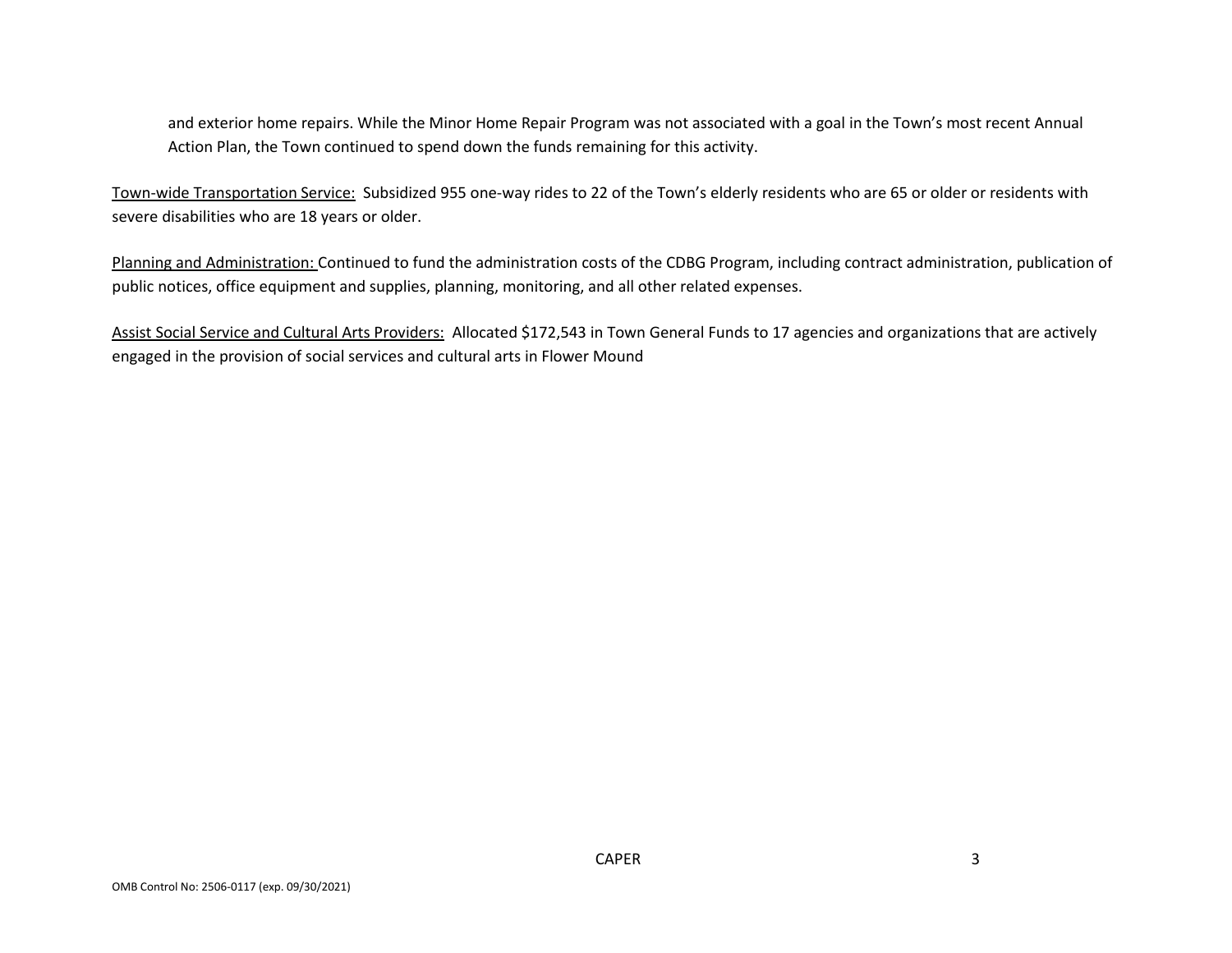# **CR-10 - Racial and Ethnic composition of families assisted**

**Describe the families assisted (including the racial and ethnic status of families assisted). 91.520(a)** 

|                                           | <b>CDBG</b> |
|-------------------------------------------|-------------|
| White                                     | 22          |
| <b>Black or African American</b>          |             |
| Asian                                     |             |
| American Indian or American Native        |             |
| Native Hawaiian or Other Pacific Islander |             |
| <b>Total</b>                              | 24          |
| Hispanic                                  | 2           |
| Not Hispanic                              | 22          |

#### **Table 2 – Table of assistance to racial and ethnic populations by source of funds**

#### **Narrative**

The Town's housing rehabilitation program, accounted for about 81 percent of the total CDBG funding allocated to the Town in PY 2020. In PY 2020, five homes were rehabilitated using CDBG funds (one through the Town's Minor Home Repair Program, two utilizing the Town's Residential Rehabilitation Program funds, and two utilizing the Town's Residential Rehabilitation Program-CV funds), with two additional homes nearing completion. Of the five households assisted, three were white, one was Asian and one was African American. The two homes completed through the Town's regular Residential Rehabilitation Program (one Asian and one white) are reflected in the count above.

Additionally, the Town's transportation service helped subsidize 955 one-way rides to 22 of the Town's elderly residents who are 65 or older and/or residents with severe disabilities who are 18 years or older with CDBG funds. Of these riders, 21 were White (two of which were Hispanic), and one was Asian.

An additional 314 rides were subsidized using a grant received by SPAN, the Town's contracted provider for the service. The additional funds allowed a total of 27 residents to be assisted through this program.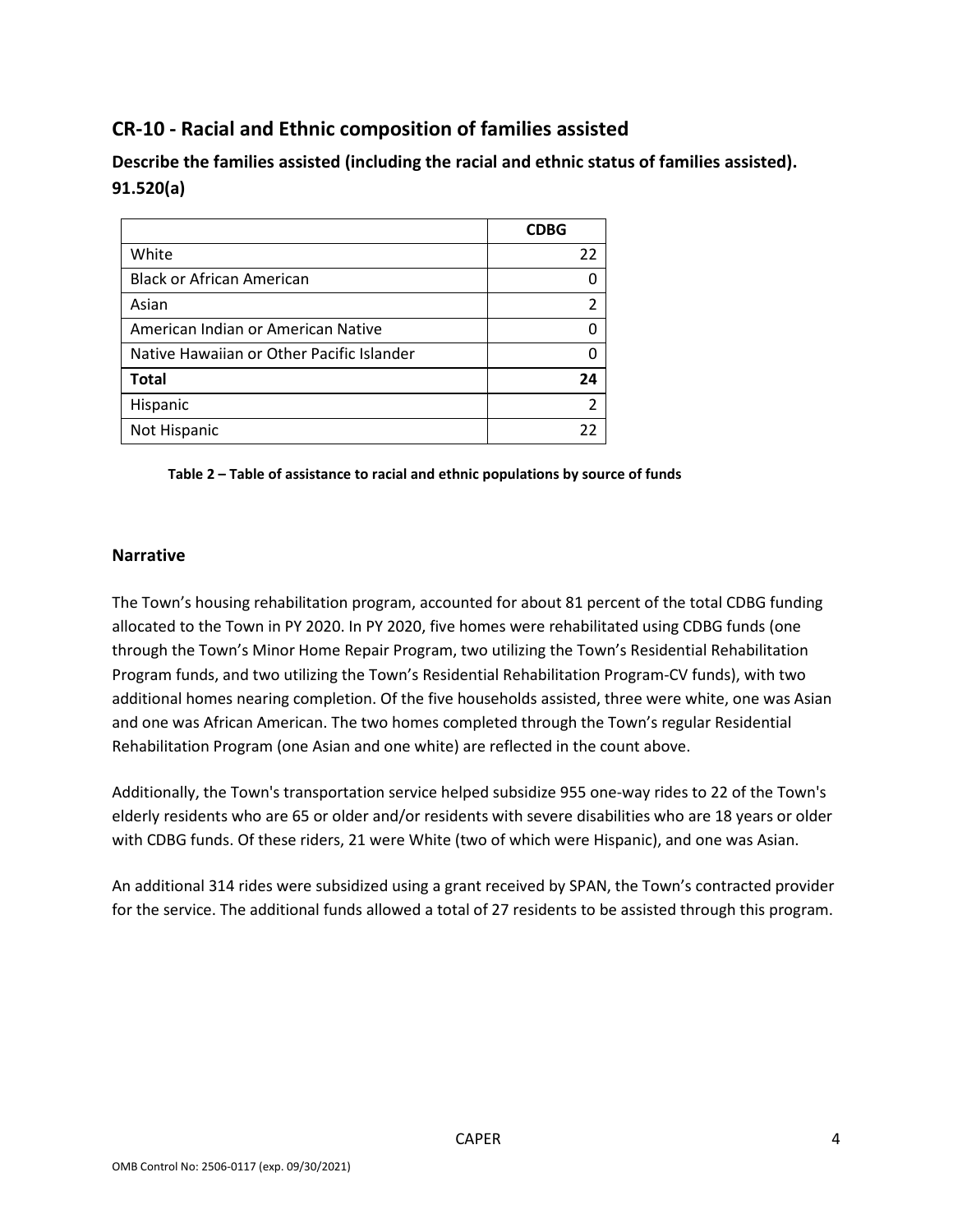# **CR-15 - Resources and Investments 91.520(a)**

| <b>Source of Funds</b> | Source           | <b>Resources Made</b><br>Available | <b>Amount Expended</b><br><b>During Program Year</b> |
|------------------------|------------------|------------------------------------|------------------------------------------------------|
| <b>CDBG</b>            | public - federal | 211.754                            | 179,991                                              |

#### **Identify the resources made available**

**Table 3 - Resources Made Available**

#### **Narrative**

In the 2020-2024 Consolidated Plan, the Town of Flower Mound identified the preservation of existing housing stock as a priority. The Town currently offers a Residential Rehabilitation Program to address this need. This program was not limited to a specific geographic area, but is only for low-to-moderate income homeowners that live within the Town of Flower Mound city limits. \$172,504 or about 81 percent of the Town's total 2020 CDBG allocation was dedicated to housing rehabilitation projects for low-to-moderate income homeowners.

The Residential Rehabilitation Program is designed to assist low-and moderate-income homeowners in Flower Mound with the rehabilitation of their single-family, owner-occupied houses. The program pays for rehabilitation up to \$60,000. As mentioned, in PY 2020, \$172,504 in CDBG funds were allocated for the program, and a total of two homes were completed utilizing those funds, with an additional two completed utilizing CDBG-CV funds. Two additional homes will be completed at the beginning of PY 2021. The Town also completed one home as part of its Minor Home Repair program, utilizing past funding that remained for this activity.

Additionally, in its 2020-2024 Consolidated Plan, the Town of Flower Mound identified Town-wide transportation as a priority. The Town-wide transportation program provides transportation to locations within the Town of Flower Mound, the City of Lewisville and the City of Highland Village and is only for Town of Flower Mound residents age 65 or older and/or residents who are 18 or older with a severe disability. In PY 2020, \$31,750 or about 15 percent of the Town's total 2020 CDBG allocation was dedicated to the Town-wide Transportation Program. The Town contracts with Special Programs for Aging Needs (SPAN) to provide the service and, if needed, supplements the CDBG funds with Town General Funds.

Lastly, the Town received \$347,556.00 in CARES Act funding during PY 2019, which continued to be utilized to prevent, prepare for, and respond to the COVID-19 pandemic. The Town put the funds toward its Residential Rehabilitation Program to assist low-to moderate-income homeowners, whose income had been directly affected by the COVID-19 pandemic, with necessary repairs to their homes. As mentioned, two homes were completed in PY 2020 utilizing these funds.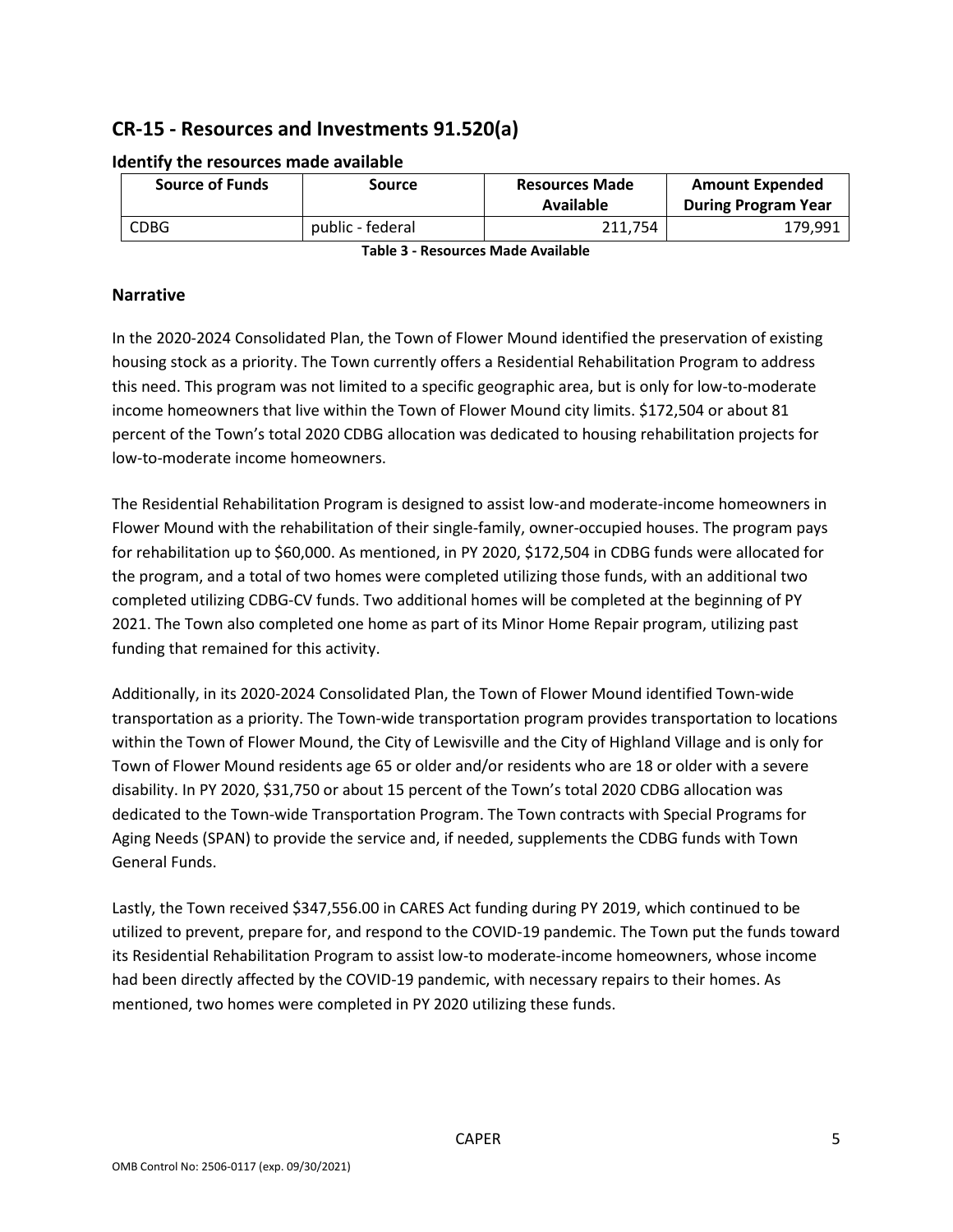| <b>Target Area</b>   | <b>Planned Percentage of</b><br><b>Allocation</b> | <b>Actual Percentage of</b><br><b>Allocation</b> | <b>Narrative Description</b> |  |
|----------------------|---------------------------------------------------|--------------------------------------------------|------------------------------|--|
| Town of Flower Mound | 100                                               | 100                                              |                              |  |
|                      |                                                   |                                                  |                              |  |

#### **Identify the geographic distribution and location of investments**

**Table 4 – Identify the geographic distribution and location of investments**

#### **Narrative**

Because of the limited size of the Town's allocation of CDBG funding, the Town's Community Development Block Grant Executive Advisory Committee decided not to target a certain area or region of the Town to focus its programming efforts. All of the activities implemented using CDBG funds are open to all qualified residents of Flower Mound and are intended to have a town-wide benefit.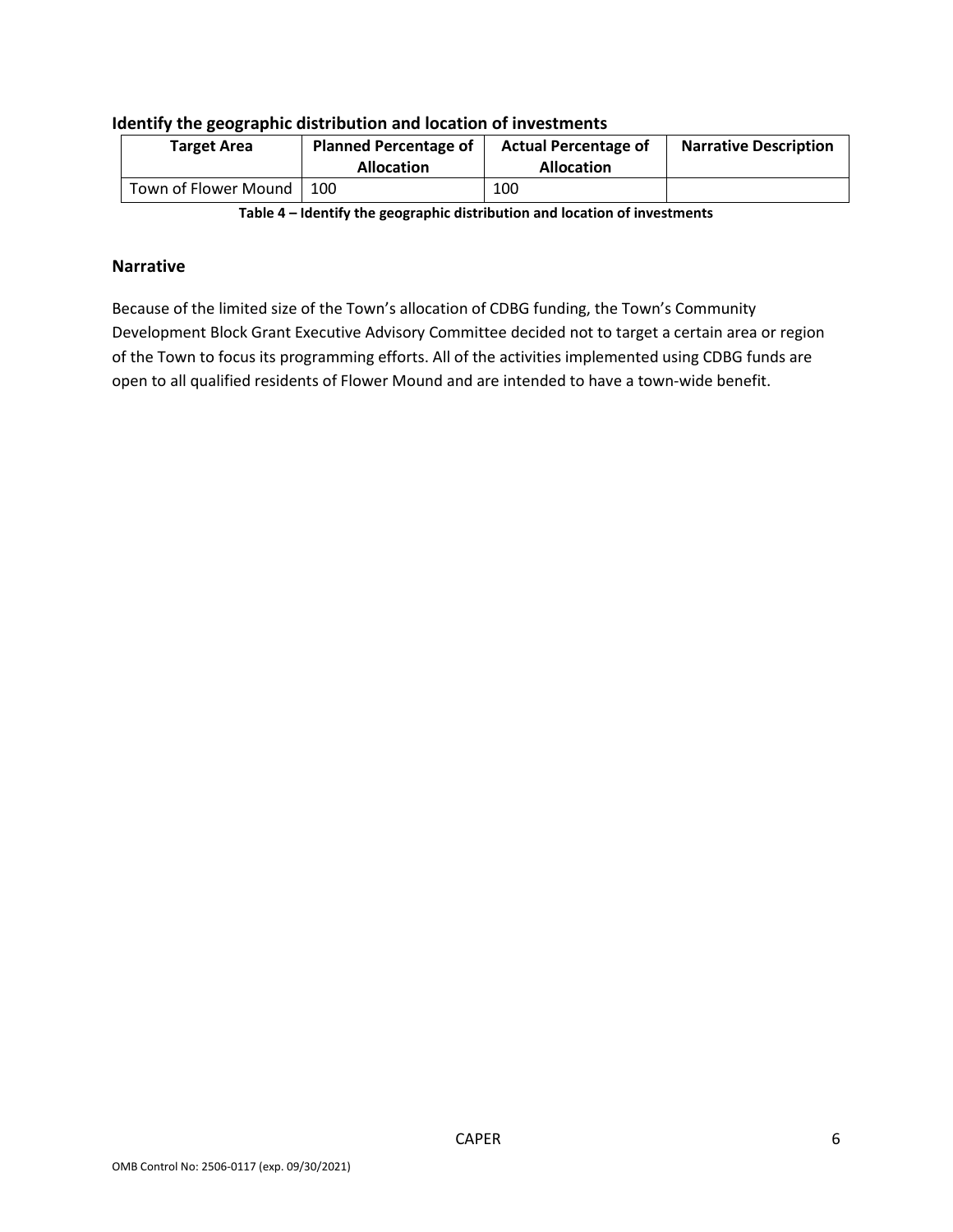### **Leveraging**

**Explain how federal funds leveraged additional resources (private, state and local funds), including a description of how matching requirements were satisfied, as well as how any publicly owned land or property located within the jurisdiction that were used to address the needs identified in the plan.**

The Town of Flower Mound's Financial Services Division is the lead agency for the administration of CDBG funding. To effectively implement the Community Development Plan, Financial Services utilizes CDBG funds as well as resources allocated by the Town Council. The Town Council makes available about \$200,000 a year in General Fund resources to fund agencies that are actively engaged in the provision of social services and cultural arts in Flower Mound.

No publicly owned land or property was used to address the needs identified in the Town's plan.

There are no match requirements for CDBG funds.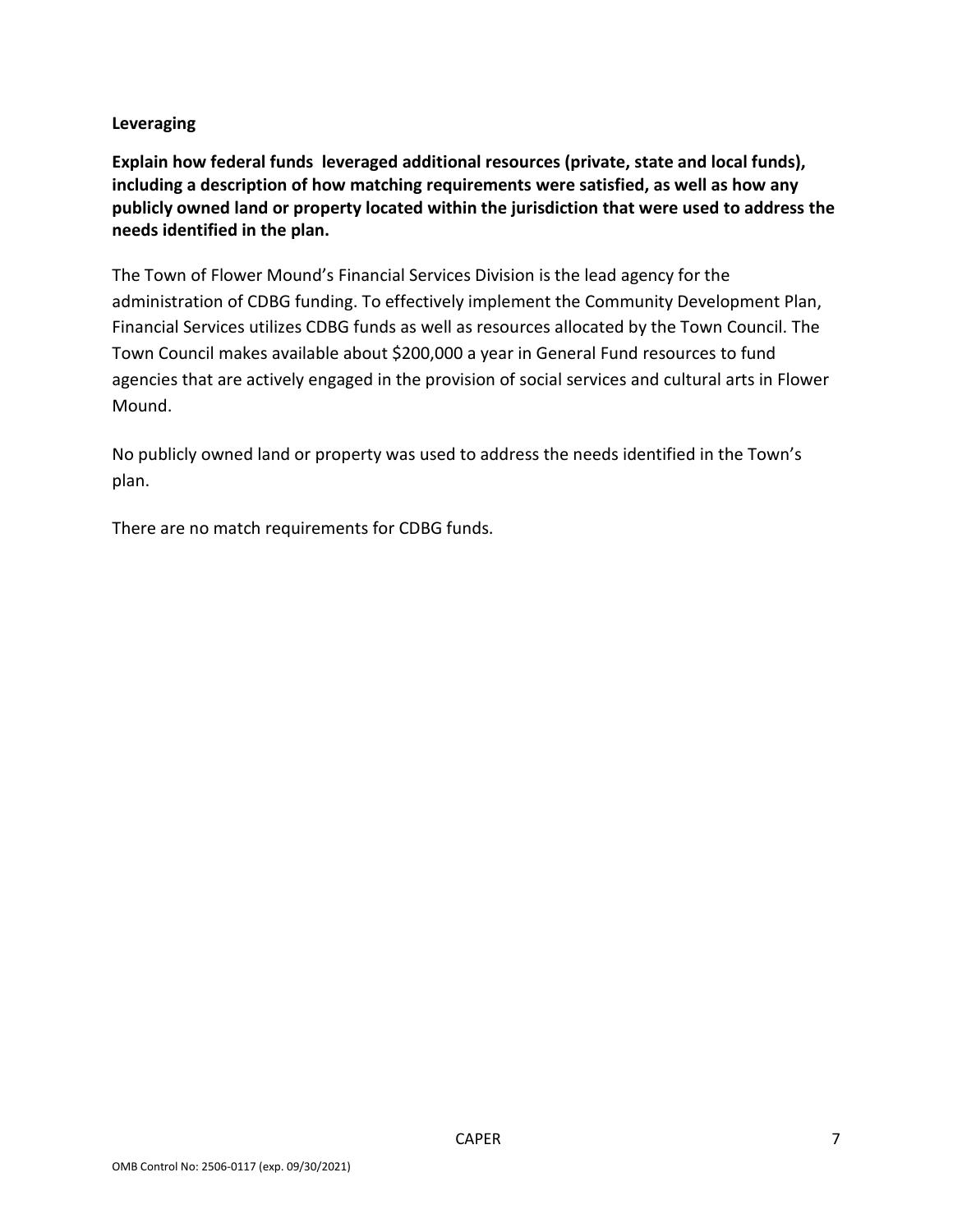# **CR-20 - Affordable Housing 91.520(b)**

**Evaluation of the jurisdiction's progress in providing affordable housing, including the number and types of families served, the number of extremely low-income, low-income, moderate-income, and middle-income persons served.**

|                                          | <b>One-Year Goal</b> | Actual |
|------------------------------------------|----------------------|--------|
| Number of Homeless households to be      |                      |        |
| provided affordable housing units        |                      |        |
| Number of Non-Homeless households to be  |                      |        |
| provided affordable housing units        | 3                    |        |
| Number of Special-Needs households to be |                      |        |
| provided affordable housing units        |                      |        |
| Total                                    |                      |        |

**Table 5 – Number of Households**

|                                        | <b>One-Year Goal</b> | Actual |
|----------------------------------------|----------------------|--------|
| Number of households supported through |                      |        |
| <b>Rental Assistance</b>               | 0                    |        |
| Number of households supported through |                      |        |
| The Production of New Units            | 0                    |        |
| Number of households supported through |                      |        |
| <b>Rehab of Existing Units</b>         | 3                    |        |
| Number of households supported through |                      |        |
| <b>Acquisition of Existing Units</b>   | 0                    |        |
| <b>Total</b>                           | 3                    |        |

**Table 6 – Number of Households Supported**

### **Discuss the difference between goals and outcomes and problems encountered in meeting these goals.**

The Town of Flower Mound proposed to use 81 percent of its 2020 CDBG allocation to fund the rehabilitation of homes owned and occupied by low-to-moderate income households. It was anticipated that three households would be served through the Town's Residential Rehabilitation Program.

Four households were assisted through the Residential Rehabilitation Program (two utilizing CDBG-CV funding), and one household was assisted utilizing remaining funds allocated toward the Town's Minor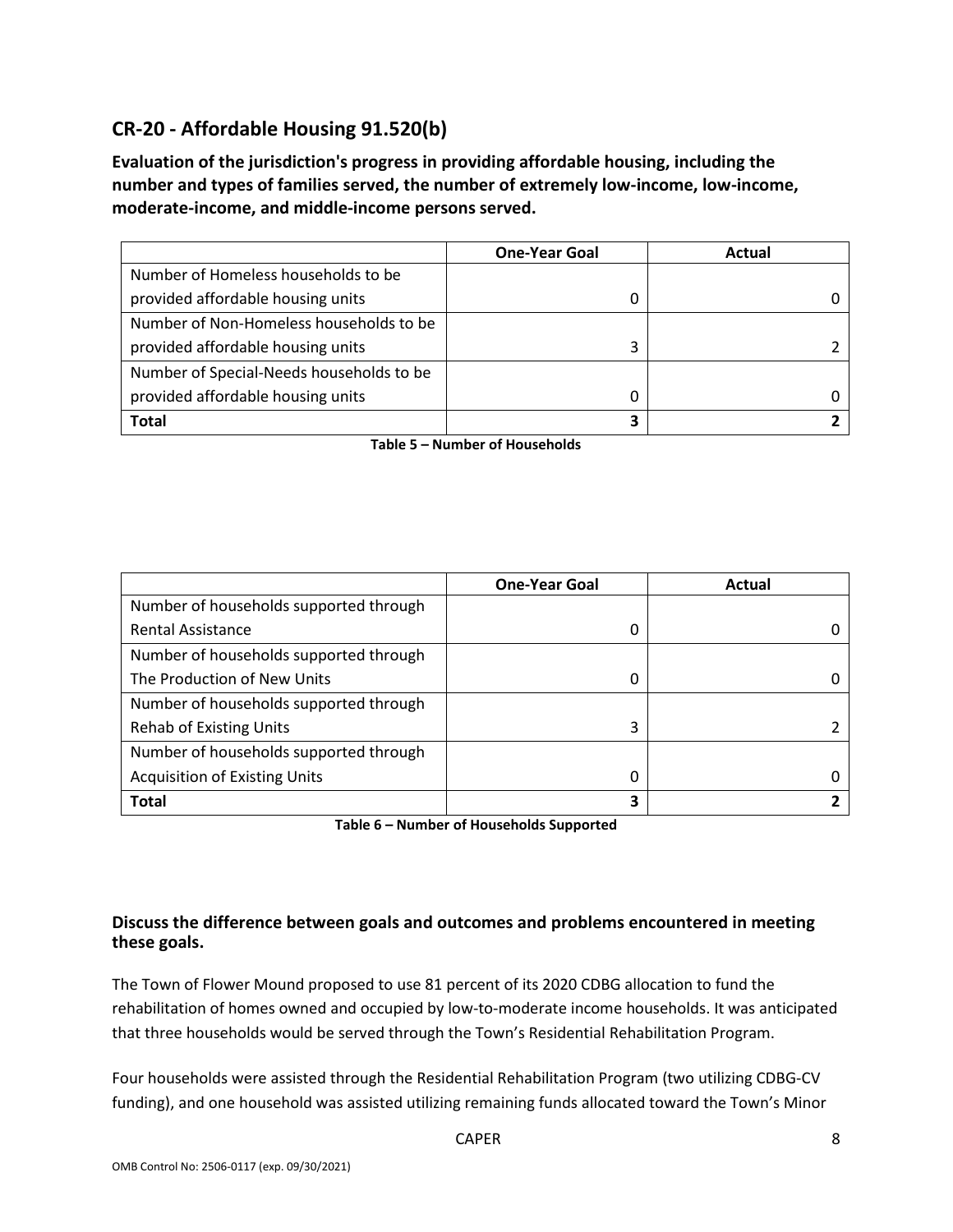Home Repair Program activity. The two homes completed through the Town's regular Residential Rehabilitation Program are reflected in the count above.

#### **Discuss how these outcomes will impact future annual action plans.**

The Town is on track to meet all of the goals established in its 2020-2024 Consolidated Plan. This CAPER summarizes the accomplishments of the first year of that plan. The Town will make every effort to stay on track moving forward and does not anticipate any issues in doing so.

#### **Include the number of extremely low-income, low-income, and moderate-income persons served by each activity where information on income by family size is required to determine the eligibility of the activity.**

| <b>Number of Households Served</b> | <b>CDBG Actual</b> | <b>HOME Actual</b> |
|------------------------------------|--------------------|--------------------|
| <b>Extremely Low-income</b>        |                    |                    |
| Low-income                         |                    |                    |
| Moderate-income                    |                    |                    |
| Total                              |                    |                    |

**Table 7 – Number of Households Served**

#### **Narrative Information**

The Town of Flower Mound decided to focus its housing rehabilitation efforts on its Residential Rehabilitation Program in PY 2020. Previously, the Town's Minor Home Repair Program was instituted to provide an additional outlet for accomplishing the Town's goal of supplying decent, safe, sanitary and affordable housing; correcting health and safety hazards in deteriorated housing; and expanding the useful life of existing housing units. However, the Town found that the majority of residents seeking assistance with repairs on their homes, needed more than the maximum \$15,000 of assistance provided through the Minor Home Repair Program, especially when faced with rising construction and material costs.

One hundred percent of all CDBG funding for the Town's Residential Rehabilitation Program was dedicated to persons of low-to-moderate income. Five homes were completed in PY 2020. Of the five homes completed, 100% were occupied by moderate-income homeowners. Two of the five homes (40%) were owned by female head of households. The two homes completed through the Town's regular Residential Rehabilitation Program are reflected in the count above.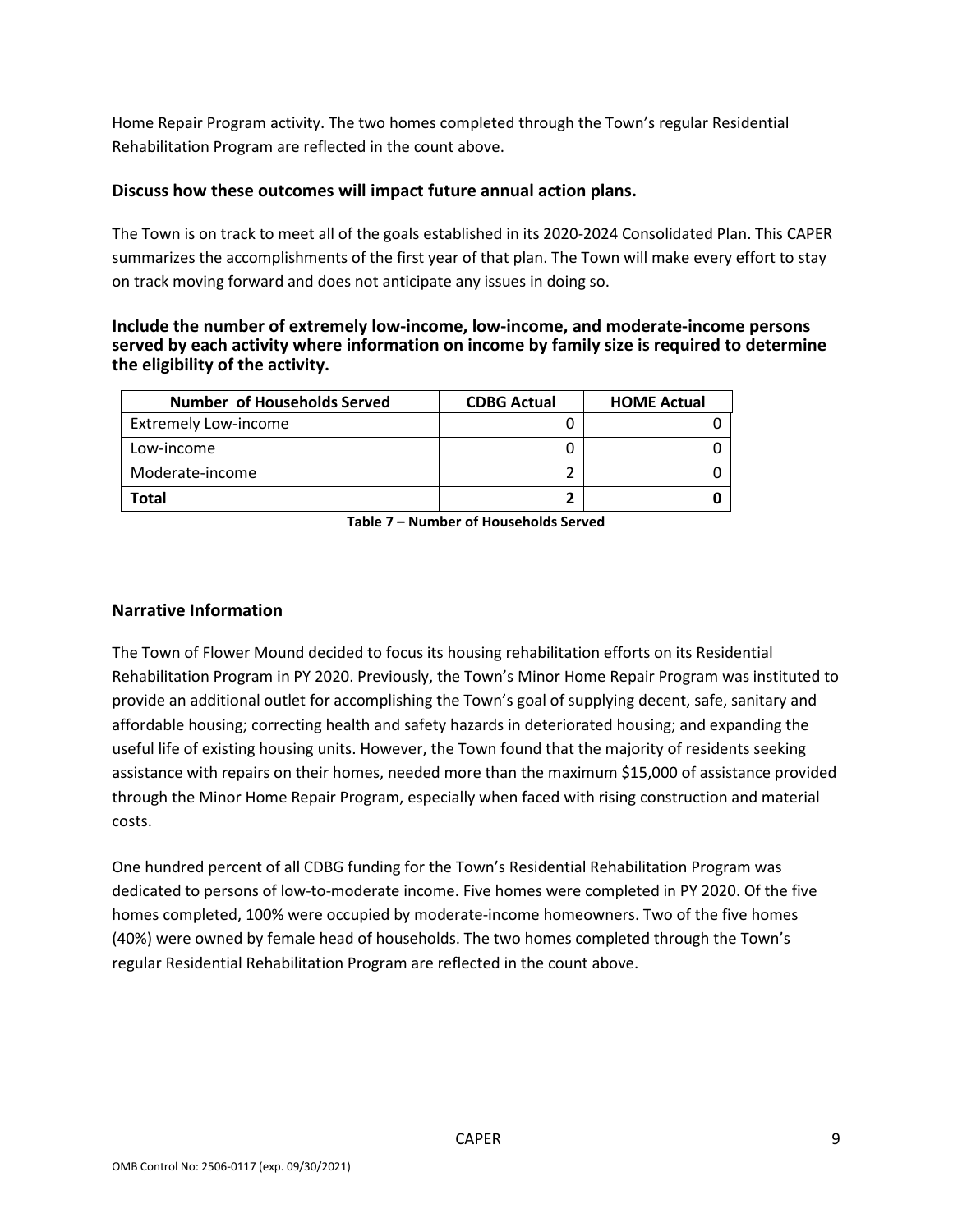# **CR-25 - Homeless and Other Special Needs 91.220(d, e); 91.320(d, e); 91.520(c)**

**Evaluate the jurisdiction's progress in meeting its specific objectives for reducing and ending homelessness through:**

## **Reaching out to homeless persons (especially unsheltered persons) and assessing their individual needs**

Outreach to persons experiencing homelessness continued to be carried out by the Town's partners, such as Journey to Dream and Christian Community Action (CCA), each of which play a major role in advocating for and addressing the needs of the most vulnerable members of our community. Flower Mound continued to allocate a portion of its General Funds to support Journey to Dream and its efforts to provide support to a growing population of homeless teens, including life skills training and access to community resources. Additionally, the organization runs Kyle's Place, which is a transitional living program for homeless and foster youth. Aside from giving teens a safe place to sleep and basic necessities, Kyle's Place offers programs and the support homeless youth need to get back on their feet and succeed. A portion of the Town's General Fund dollars also went to support Christian Community Action and its efforts to prevent homelessness, including rental assistance, a food pantry and comprehensive case management. In PY 2020, the Town allocated \$172,543 of general funds to fund agencies that are actively engaged in the provision of social services and cultural arts in Flower Mound.

The Town also continued its involvement with the Denton County Homeless Coalition (DCHC). DCHC conducts monthly meetings, which are attended by representatives from area cities, service providers and faith-based groups. The meetings provide a forum for problem solving, information sharing and referral services. Agencies that serve a wide variety of special needs in locations throughout the cities of Flower Mound, Lewisville and Denton regularly attend and participate. These meetings provide an opportunity for collaboration between the Town of Flower Mound and these organizations that work to assist the homeless and address their needs.

## **Addressing the emergency shelter and transitional housing needs of homeless persons**

The Town of Flower Mound does not receive Emergency Shelter Grant (ESG) funding. However, the Town continued to participate in the Denton County Homeless Coalition. This network of service providers and other relevant parties serves as a catalyst for developing and providing needed services to those individuals and families who are homeless or at risk of homelessness in the county, such as emergency shelter and transitional housing.

**Helping low-income individuals and families avoid becoming homeless, especially extremely low-income individuals and families and those who are: likely to become homeless after being discharged from publicly funded institutions and systems of care (such as health care facilities, mental health facilities, foster care and other youth facilities, and corrections**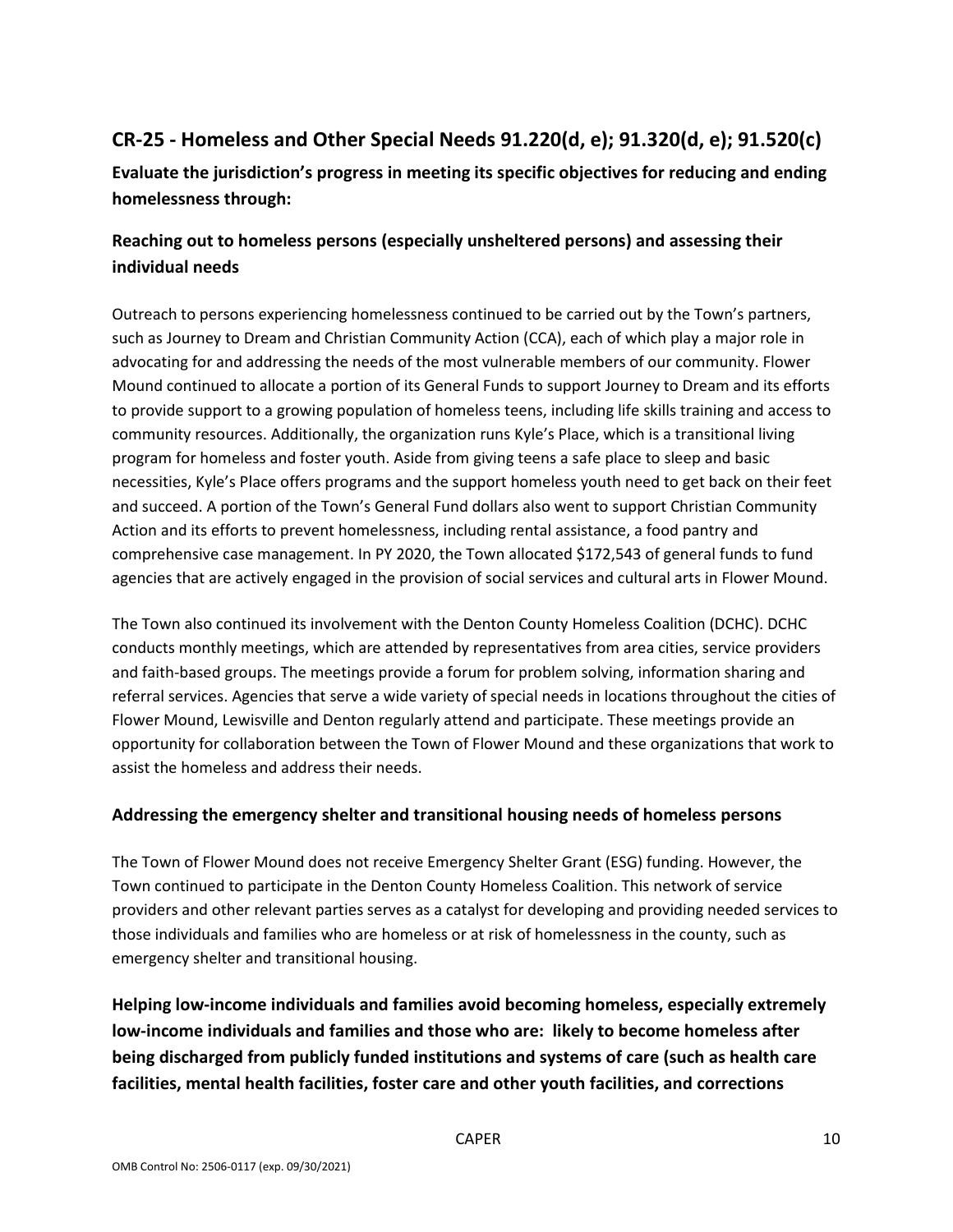## **programs and institutions); and, receiving assistance from public or private agencies that address housing, health, social services, employment, education, or youth needs**

The Town of Flower Mound made available \$172,543 in General Fund resources to fund agencies that are actively engaged in the provision of social services and cultural arts in, and for, the residents of Flower Mound. Some of these organizations included Journey to Dream, an organization that provides support to a growing population of homeless teens, including life skills training and access to community resources; PediPlace, an organization that provides primary care pediatric health services to children with limited access to care; and Denton County Friends of the Family, an organization that provides supportive services to those impacted by relationship violence and sexual assault.

Additionally, the Town of Flower Mound continued to participate in the Denton County Homeless Coalition. This network of service providers and other relevant parties serves as a catalyst for developing and providing needed services to those individuals and families who are homeless or at risk of homelessness in the county.

**Helping homeless persons (especially chronically homeless individuals and families, families with children, veterans and their families, and unaccompanied youth) make the transition to permanent housing and independent living, including shortening the period of time that individuals and families experience homelessness, facilitating access for homeless individuals and families to affordable housing units, and preventing individuals and families who were recently homeless from becoming homeless again**

The Town continued its support of helping homeless and potentially homeless individuals by allocating General Funds to local social service agencies that are working to address this challenge, such as Journey to Dream. The Town also continued its participation in the Denton County Homeless Coalition, which brings together those fighting to end homelessness in Denton County, such as local service providers, churches and governments.

The Town of Flower Mound also supplements the work of various Town-funded social service agencies to end chronic homelessness by promoting the preservation and maintenance of existing homes through its Residential Rehabilitation Program.

The Town continues to carry out these programs and support these various organizations and agencies in order to address this challenge in a coordinated and proactive manner that reduces duplication of effort as much as possible.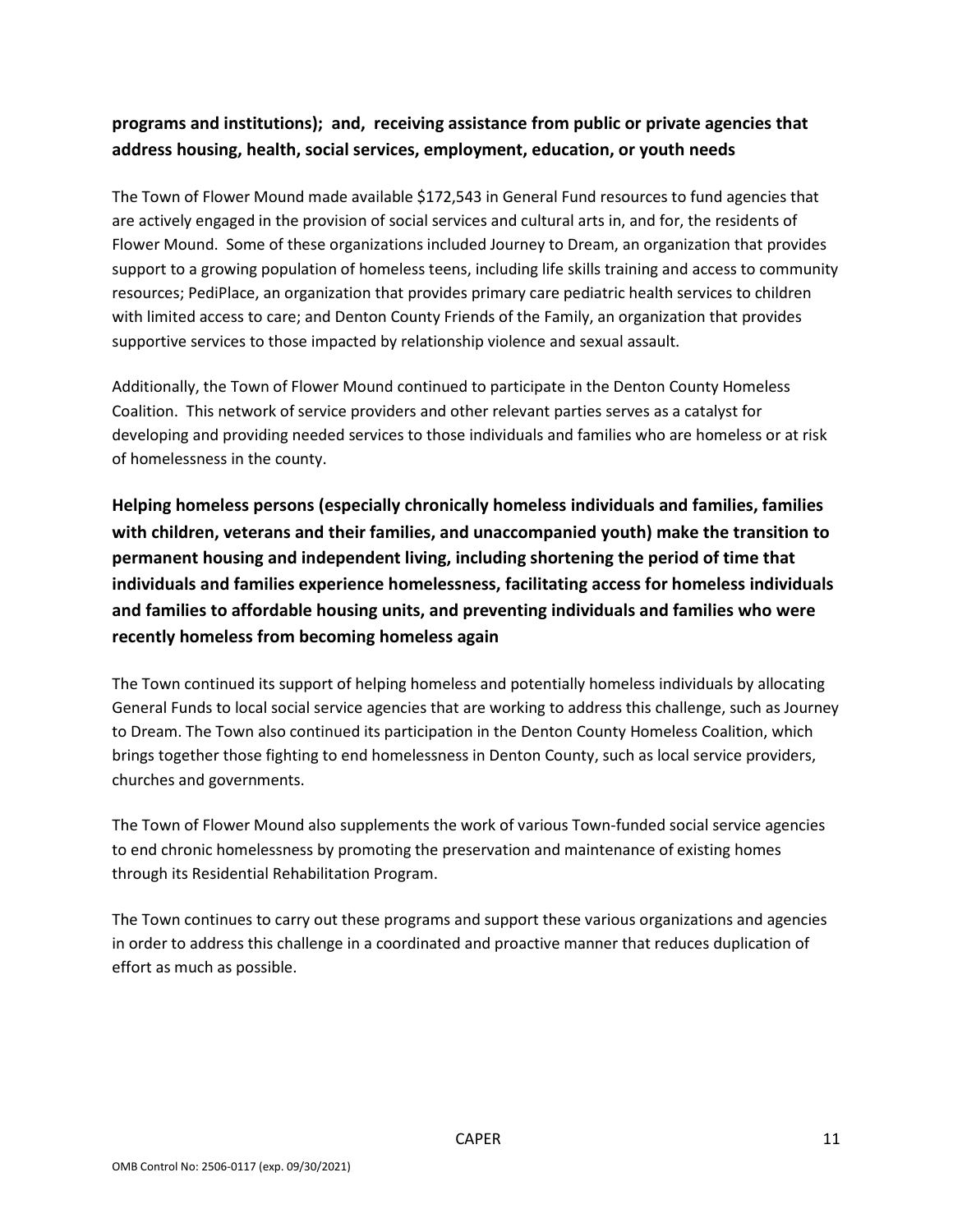# **CR-30 - Public Housing 91.220(h); 91.320(j)**

## **Actions taken to address the needs of public housing**

This section is not applicable, as the Town of Flower Mound does not have a public housing authority. The Town also does not receive or administer funds for assisted housing. There are no plans for public housing in Flower Mound at this time. However, surrounding communities do administer assisted housing programs to residents of Flower Mound, such as the Denton Housing Authority, which currently provides assistance to 16 clients in Flower Mound.

## **Actions taken to encourage public housing residents to become more involved in management and participate in homeownership**

N/A

#### **Actions taken to provide assistance to troubled PHAs**

N/A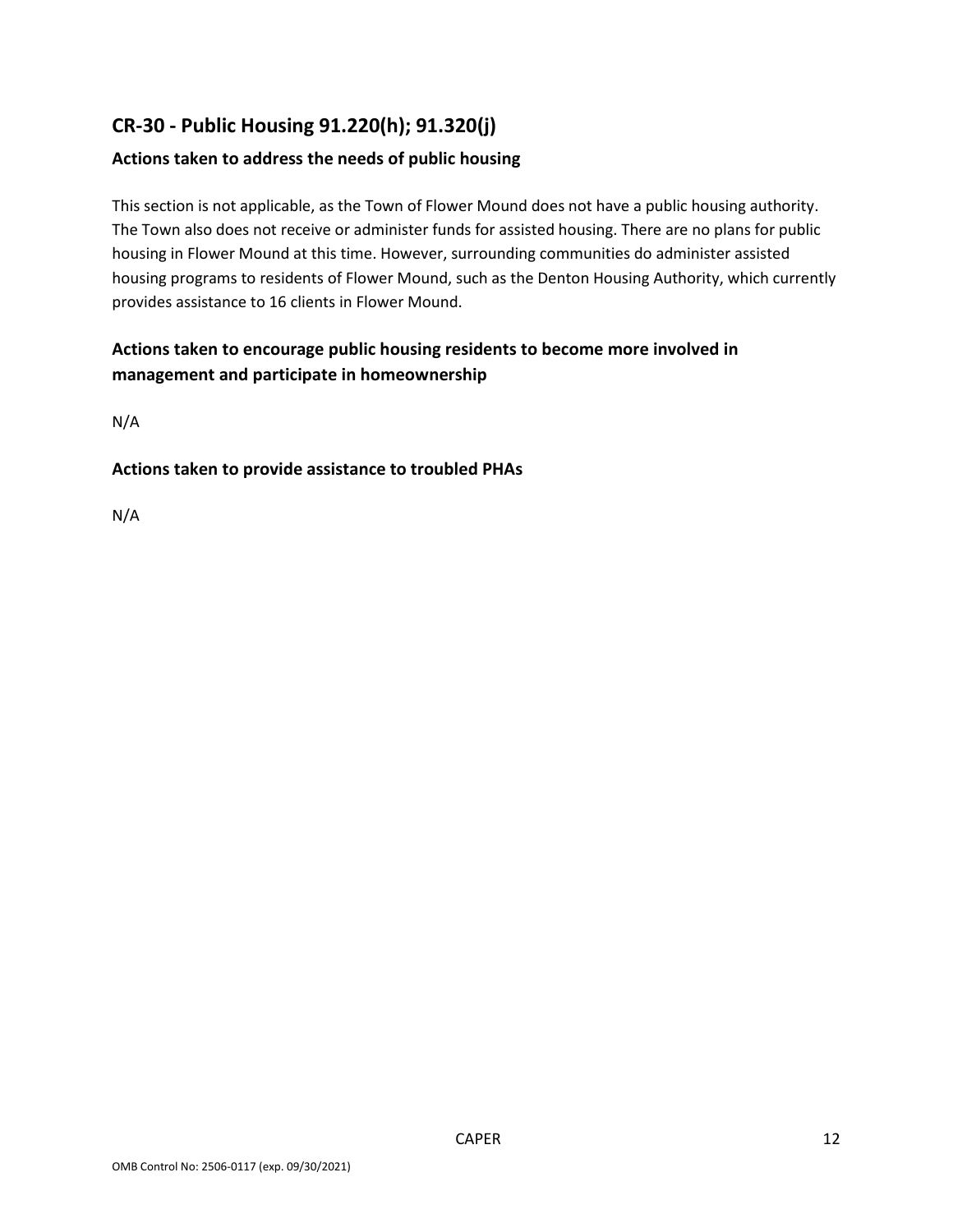# **CR-35 - Other Actions 91.220(j)-(k); 91.320(i)-(j)**

**Actions taken to remove or ameliorate the negative effects of public policies that serve as barriers to affordable housing such as land use controls, tax policies affecting land, zoning ordinances, building codes, fees and charges, growth limitations, and policies affecting the return on residential investment. 91.220 (j); 91.320 (i)**

During the 2020 Program Year, the Town's SMARTGrowth Commission and Planning and Zoning Commission continued their periodic review of development criteria to help mitigate the ill effects of overcrowding and congestion, including overburdened infrastructure, facilities, schools and services. Examples of these efforts include:

- The Planning and Zoning Commission met regularly throughout the year. The members used Flower Mound's SMARTGrowth criteria to ensure growth does not occur at the expense of environmental quality, community character, or quality of life of the Town's residents. Commission members followed residential density criterion and the Town's Master Plan when reviewing residential development requests, which allowed for a wide range of housing opportunities.
- The SMARTGrowth Commission also met during the year, which provided an opportunity for members to discuss any potential issues with the SMARTGrowth criteria.

Additionally, The Fair Housing Committee continued its routine review of the Town's zoning and subdivision ordinances, building codes and impact fees; and when necessary, will bring any potential impediments to the attention of management and the Town Council. Examples of these efforts include:

- The Town's Planning Services Division is represented on the Town's Fair Housing Committee. This Division reviews, administers and enforces Town codes and regulations pertaining to the development of commercial and residential property through the planning and zoning process. During the year, no impediments were identified that needed to be brought to the attention of management and the Town Council.
- The Town's Building and Inspections Division is represented on the Fair Housing Committee. This Division reviews building codes and enforces building, electrical, plumbing and mechanical code regulations within Flower Mound. Permits are required before performing any new construction or addition, alteration or repair of existing buildings, structures, plumbing, electrical or mechanical work. During the year, no impediments were identified that needed to be brought to the attention of management and the Town Council.
- The Development Services Department is represented on the Fair Housing Committee. This Department reviews impact fees and provides planning, design review, implementation, quality control and maintenance for the Town's infrastructure system and improvement projects. During the year, no impediments were identified that needed to be brought to the attention of management and the Town Council.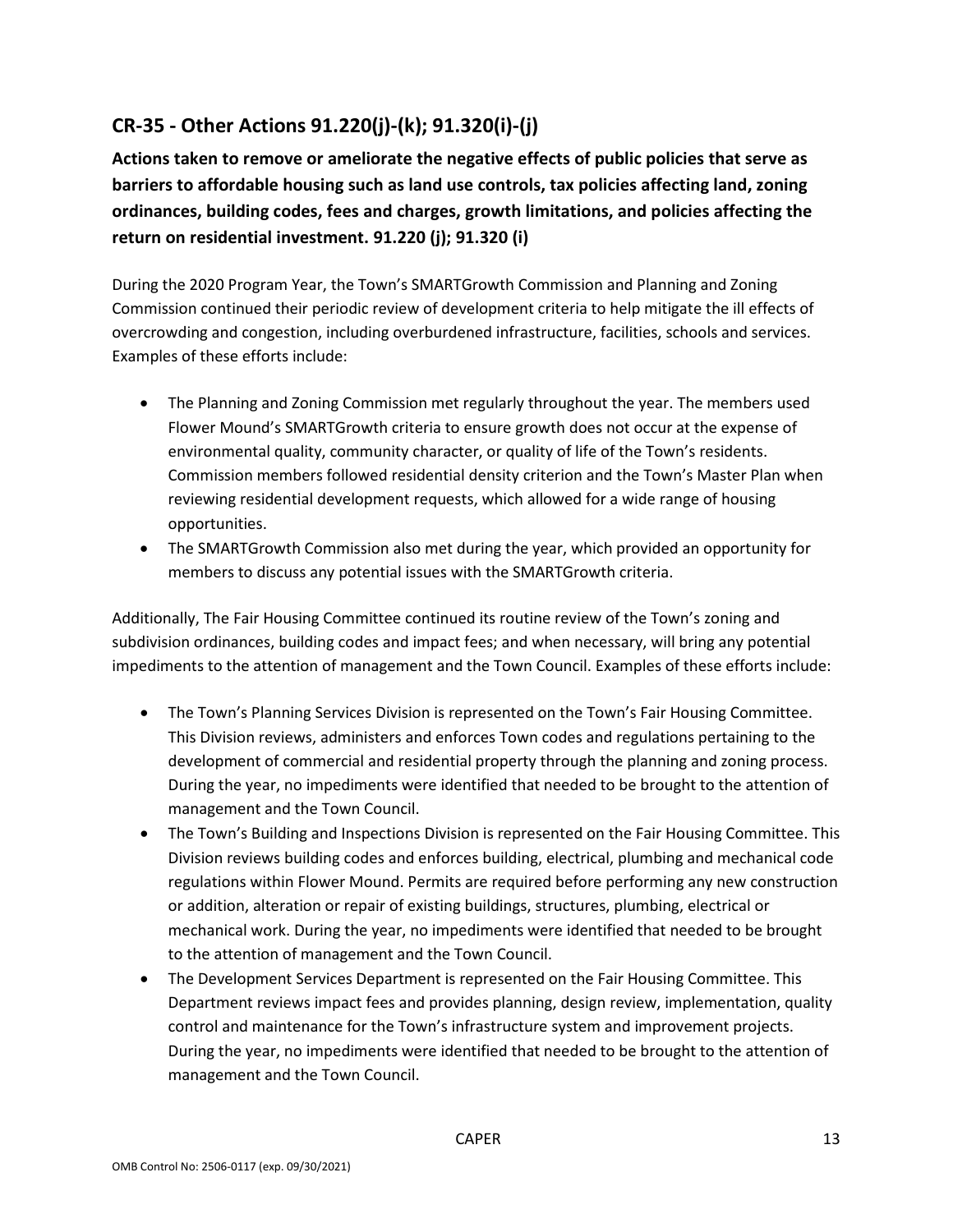### **Actions taken to address obstacles to meeting underserved needs. 91.220(k); 91.320(j)**

Limited funding and resources to address the most complicated situations are the primary obstacles to meeting underserved needs in Flower Mound. However, the Town did allocate more than \$172,000 in General Fund dollars to its social service partners to help meet the basic unmet needs of residents, including food, medical care, clothing and emergency housing assistance.

### **Actions taken to reduce lead-based paint hazards. 91.220(k); 91.320(j)**

During the 2020 Program Year, the Town of Flower Mound continued to demonstrate its commitment to the eradication of lead-based paint hazards in the community.

In 2003, the Town formed a Lead-based Paint Task Force to determine what activities needed to be taken to reduce any existing or potential lead-based paint hazards and ensure compliance with the Lead-based Paint Hazard Reduction Act of September 15, 2000. During the year, the Task Force (a) researched and analyzed Flower Mound's ordinances, laws, regulations, public polices, practices, procedures, records and reports for any references to lead-based paint; (b) identified the locations of the 859 homes in Flower Mound built before 1978; and (c) obtained and developed educational materials about the dangers of lead-based paint. These materials were made available for public access at Town Hall and posted on the Town's website.

Based on the Task Force recommendations, the Town's Environmental Services Department was identified as Flower Mound's point of contact for lead-based paint issues. This Department continued to maintain and update the supply of educational materials available at Town Hall, as well as information on the Town website.

The Town currently sponsors the Residential Rehabilitation Program that is carried out through the Community Development Block Grant Program. For this program, occupants of units constructed prior to 1978 receive proper notification of Lead-Based Paint (LBP) hazards and all projects are subject to the implementation of the Federal Lead-Based Paint Regulations in accordance with the most recently published CDBG grant management manual chapter on Lead-Based Paint.

During the 2020 Program Year, none of the homes rehabilitated had a construction date prior to 1978.

### **Actions taken to reduce the number of poverty-level families. 91.220(k); 91.320(j)**

The Town of Flower Mound's actions to help reduce the number of poverty-level families during the 2020 Program Year included economic development activities, tax exemptions for the disabled and senior citizens, leveraging resources and serving as a referral source:

• Economic Development: 2.9% of Flower Mound families live below the poverty level (compared to 6.5% in Denton County, 13.6% in Texas and 11.4% in the United States) and the Town's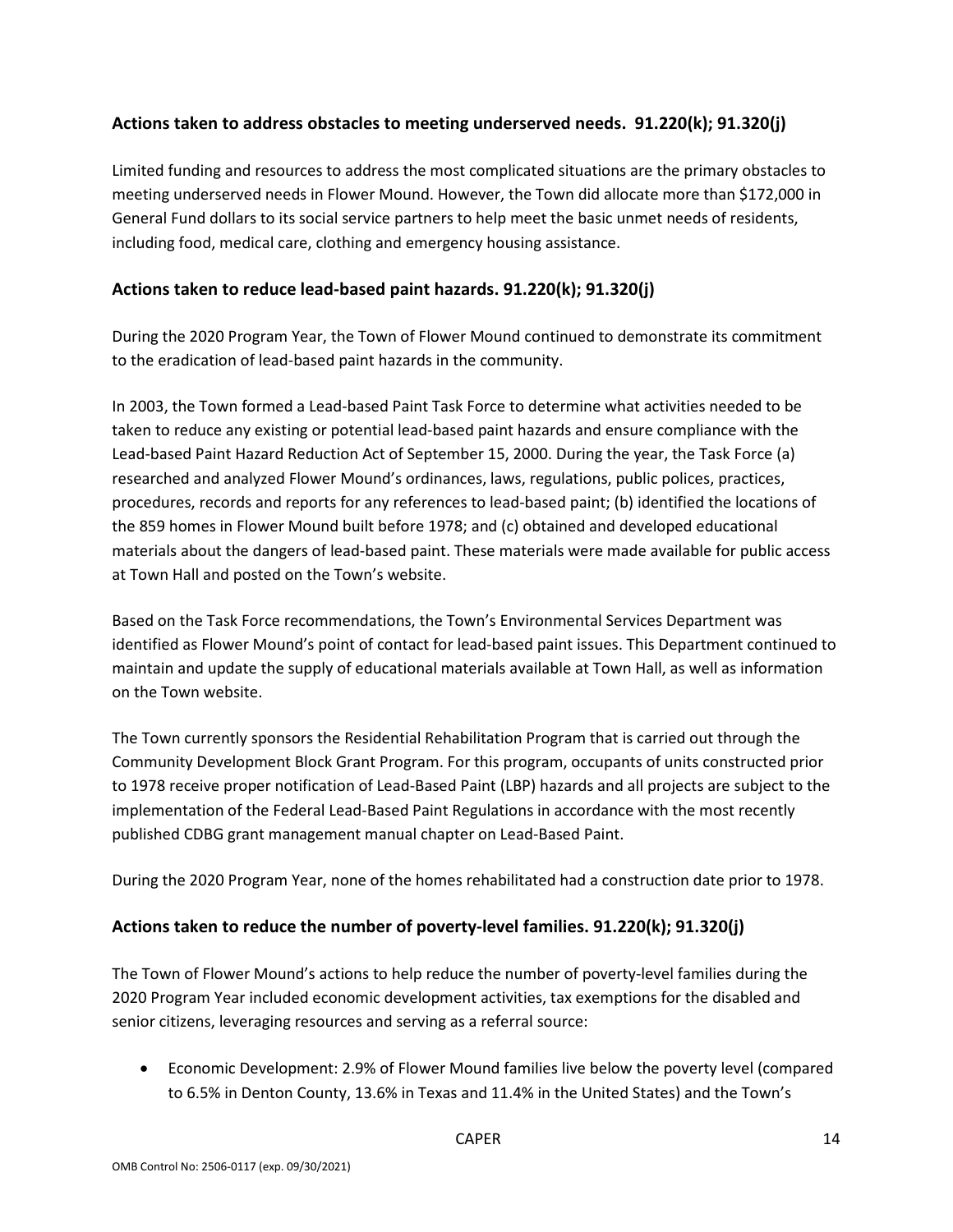unemployment rate of 2.9% is lower than Denton County's rate of 3.0%, the State's rate of 4.4%, and the Nation's rate of 4.5%, according to the American Community Survey 2019 1-Year Estimates (The Census Bureau will not release its standard 2020 ACS 1-year estimates because of the impacts of the COVID-19 pandemic on data collection). Flower Mound's lower rate can be attributed to the Town's proximity to numerous major employers and educational institutions throughout the Dallas-Fort Worth area. However, it is important to note that within Town limits, only 22.52% of the tax base is commercial. While Flower Mound's property, county and school taxes are among the lowest in the surrounding area, 74.81% of the Town's tax base is comprised of residential development, placing a disproportionate tax burden on homeowners. Community efforts during the past few years have resulted in an increase in commercial properties in Flower Mound. During the 2020 Program Year, Town staff continued its efforts, with the help of the local Chamber of Commerce, to provide business and retention development programs with incentives for economic development. As a result, in PY 2020, 12 new commercial permits were issued.

- Tax Exemptions: In Program Year 2020, the Town maintained the exempted amount of the appraised value of residence homesteads for those with disabilities and individuals 65 years of age or older at \$100,000. Additionally, the Town maintained its recently approved a 2.5% homestead exemption for all Flower Mound homeowners.
- Leveraging Resources: Town staff continued to liaison with community agencies established to provide the necessary resources for affordable housing and other needed services through outlets such as the Denton County Homeless Coalition. Some of these organizations include the Denton Housing Authority, which offers rental assistance and self-sufficiency training; the Denton Workforce Center/Texas Workforce Commission, which offers training and supportive services leading to employment; the Texas Department of Housing and Community Affairs; and the Denton County Housing Finance Corp., which offers homebuyer assistance.
- Referral Source: To help ensure that residents needing services are aware of available local providers, Town staff maintained established links to service providers on the Town website. In addition, the Town continued to post information about available job training, job search and financial management workshop opportunities on the Town's website, at the Town library and on the Town's cable television station.

These actions assisted in reducing the number of poverty-level families in Flower Mound by increasing local employment opportunities, reducing homeowner costs for senior citizens and those with disabilities and providing a referral network for those families seeking rental and other assistance.

### **Actions taken to develop institutional structure. 91.220(k); 91.320(j)**

The Town continued to promote and emphasize the need for greater coordination between all social service agencies active in the Flower Mound area so as to minimize duplication of efforts. This was carried out through outlets such as the Denton County Homeless Coalition meetings. Efforts to enhance coordination between local agencies, both public and private, will ensure that the information available is comprehensive, needs are being properly addressed and resources are being maximized.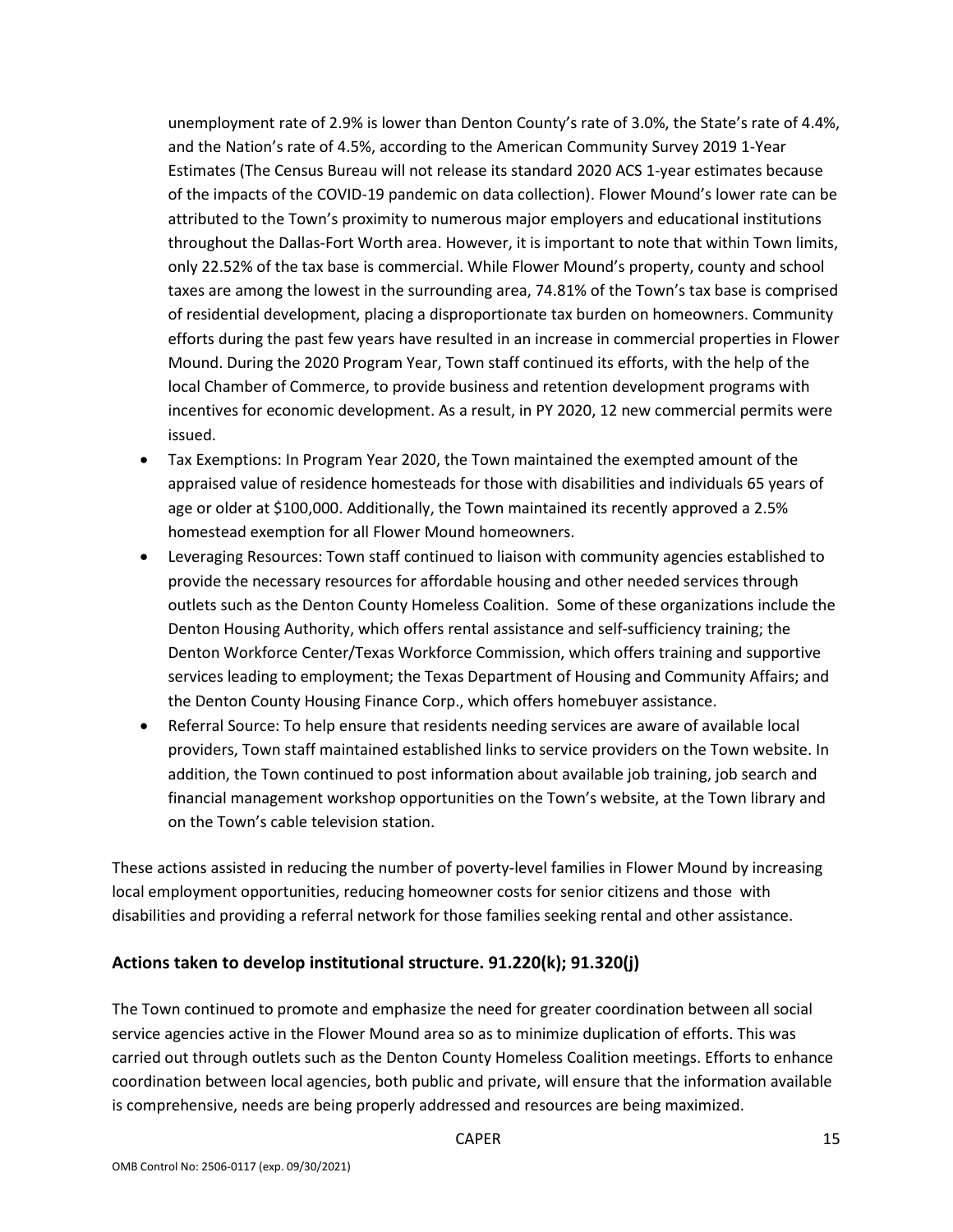# **Actions taken to enhance coordination between public and private housing and social service agencies. 91.220(k); 91.320(j)**

The Town of Flower Mound continued to share information and leverage funds with area public and private housing, health and social service agencies. This helps ensure that access to needed services is available. The Town also continued to liaison with the Denton County Housing Authority, the Denton County Housing Finance Corporation and area lenders, through means such as the meetings of the Denton County Homeless Coalition, an organization that includes a network of public and private housing, health and social service representatives throughout Denton County.

The Town continues to make staff available as a referral source for families with low-to-moderate incomes to assist them in obtaining rental assistance or below-market interest rate mortgage loans and down payment assistance through local lenders. Additionally, the Town continued to maintain the links to housing rights, access groups and other service providers on the Flower Mound website.

Finally, the Town continued its participation in HUD-sponsored activities, which are informative and offer a ready network of Community Development Block Grant representatives and advisors.

## **Identify actions taken to overcome the effects of any impediments identified in the jurisdictions analysis of impediments to fair housing choice. 91.520(a)**

The Town of Flower Mound continues to demonstrate its commitment to overcoming the effects of impediments to fair housing choice. This position was solidified in 2012 when the Town passed a Fair Housing Ordinance, which declared the Town's commitment to ensure fair housing opportunities for all citizens, regardless of race, color, religion, handicap, sex, familial status or national origin. This ordinance was unanimously approved by the Town Council.

During the 2020 Program Year, The Fair Housing Committee conducted its annual review of the Town's Analysis of Impediments to Fair Housing Choice. No overt barriers to fair housing were identified in the analysis. However, the Fair Housing Committee discussed a few items that the Town should do to ensure that unanticipated barriers do not develop in the future. These items and the efforts the Town took to address them in the 2020 Program Year are listed below.

- The SMARTGrowth Commission continued its periodic review of development criteria to help mitigate the ill effects of overcrowding and congestion, including overburdened infrastructure, facilities, and services.
- The Fair Housing Committee continued its routine review of the Town's zoning and subdivision ordinances, building codes and impact fees; and when necessary, commits to bringing any potential impediments to the attention of management and the Town Council.
- The Economic Development Department continued to work closely with the Chamber of Commerce to provide business and retention development programs with incentives for economic development. As a result, in PY 2020, 12 new commercial permits were issued.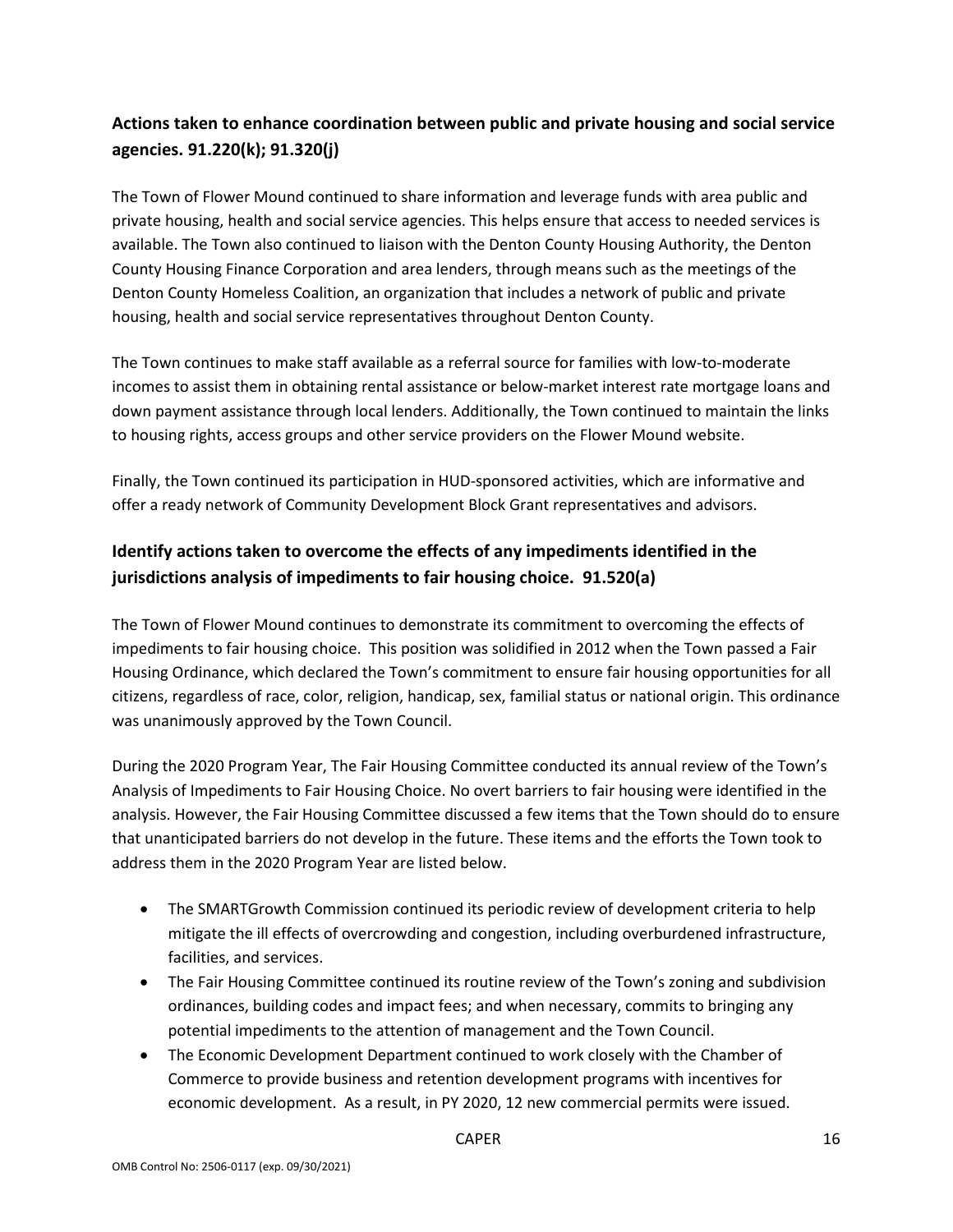- The Financial Services Department continued to foster partnerships with community agencies established to provide the necessary resources for affordable housing and identifying populations such as the elderly, youth, and female head-of-households living below the poverty level. This was done through the outlet of the Denton County Homeless Coalition, where the Town's Grants and Financial Analyst serves as the Town's representative. The Town also provided General Fund financial assistance to organizations that provide services to Flower Mound residents during the year. One such organization, Christian Community Action, provided \$50,466.28 in financial and non-financial services to residents of Flower Mound through its family assistance services, back-to-school program, Christmas program and food pantry.
- The Library Services Department continued to ensure that residents with poverty-level incomes are made aware of job training, financial management and job search workshop opportunities at the Town of Flower Mound Library. Additionally, the Library provides online databases related to the job search process and educational assistance. In Program Year 2020, 963 job views/jobrelated sessions were accessed through these databases. These databases were available both onsite and remotely, which allowed residents access any time of day. The Library also hosted two programs related to financial planning with eight attendees. Finally, the Library continued to purchase new books that relate to resume writing, interviewing, testing and starting a small business.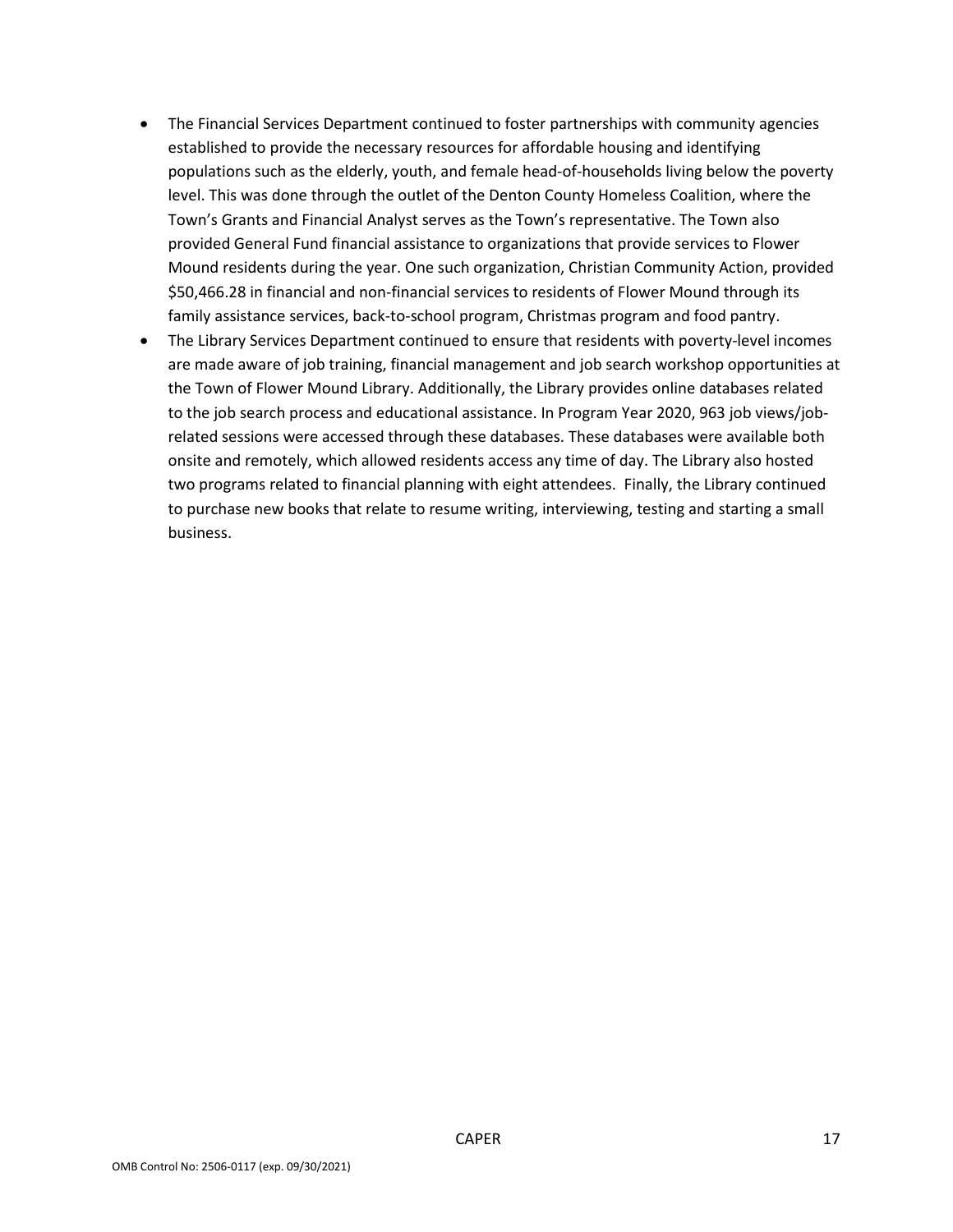## **CR-40 - Monitoring 91.220 and 91.230**

**Describe the standards and procedures used to monitor activities carried out in furtherance of the plan and used to ensure long-term compliance with requirements of the programs involved, including minority business outreach and the comprehensive planning requirements**

The Town of Flower Mound continually monitors programs and projects to ensure compliance with all applicable laws and regulations.

Financial Services staff administers financial monitoring for all projects, programs and activities funded by CDBG. They ensure that all drawdowns are made after all ledgers and records have been reconciled and approved. Additionally, the financial operations and expenditures of the Town are audited on an annual basis by an independent accounting firm.

To ensure compliance with grant requirements, effectiveness in solving neighborhood and community problems, as well as adherence to the goals laid out in the Town's five-year Consolidated Plan and 2020 Annual Action Plan, Town staff conducted monitoring of all operational projects identified in the Annual Plan. Technical assistance is provided on a continuing basis.

During the 2020 Program Year, no problems or issues were identified in either of the Town's CDBG projects that needed to be corrected during the review.

Additionally, under the Town's Residential Rehabilitation Program, Town staff administers and continuously monitors all projects implemented under this program. Projects requested by residents are thoroughly evaluated for adherence to the program guidelines, including income eligibility. An environmental compliance checklist is completed for each project and the potential repairs are assessed for eligibility during an on-site evaluation by staff.

As a result of this careful management and monitoring, Flower Mound's CDBG-funded programs continue to have a positive effect on solving neighborhood and community problems, especially in regards to reducing the potential for homelessness. While progress is slow due to a lack of available funding, our community is meeting priority needs and specific objectives that will help to make Flower Mound's vision of the future a reality. By collaborating and leveraging funds, we were able to provide opportunities for our low-and moderate-income residents to have access to decent housing, a suitable living environment, and expanded economic opportunity.